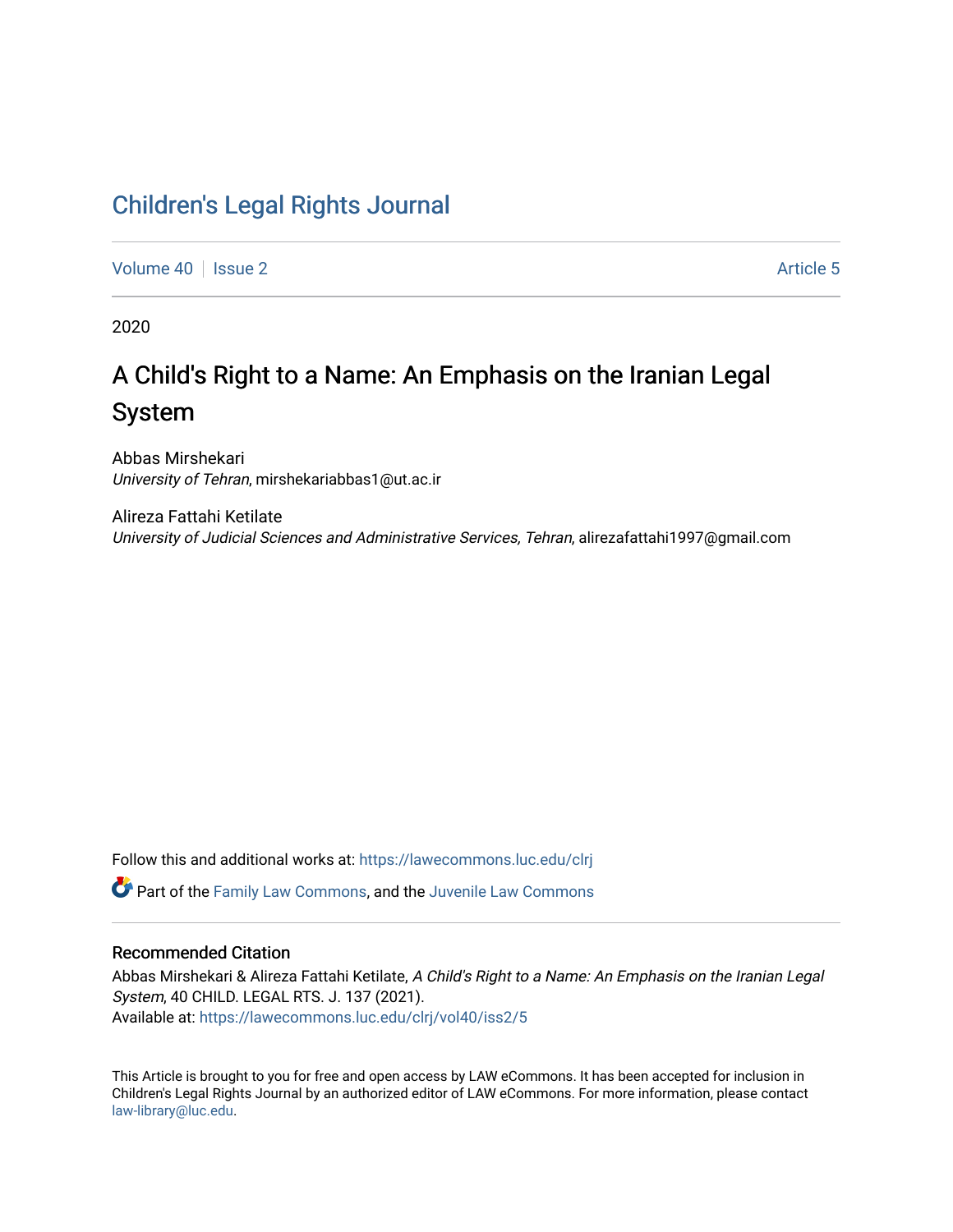### **A Child's Right to a Name: An Emphasis on the Iranian Legal System**

*Abbas Mirshekari' & Alireza Fattahi Ketilate<sup>2</sup>*

#### **ABSTRACT**

This article provides an interpretation of the Iranian legal system in which individuals are free to choose their own name, unless the choice of a particular name is prohibited by law, depending on a concrete and reasonable justification. Accordingly, both the right of children to have a name and the right of parents to freely choose a name for their children will be explored. A parent's right to name can also be framed as an example of parental rights to their children; albeit a parent's right to name is constitutionally restricted by a principle prohibiting abuse of the right. In other words, the issue must be recharacterized as an act of parents on behalf of, and as the agents of, their children. If the name is not compatible with the child's interests, the child should be allowed to rename themselves. For this reason, the right of children to change their name at the age of legal maturity is justified. This article will examine the role of government, parents, and children in the naming process, with an emphasis on the Iranian legal system.

KEYWORDS: human rights, children's rights, family law, naming rights, right to name.

<sup>&</sup>lt;sup>1</sup> Assistant Professor, Department of Private Law, University of Tehran, Tehran, Iran.

Mirshekariabbas1@ut.ac.ir Fax: +982166497912

<sup>&</sup>lt;sup>2</sup> Master's Student, Department of Private Law, University of Judicial Sciences and Administrative Services, Tehran, Iran. Alirezafattahil997@gmail.com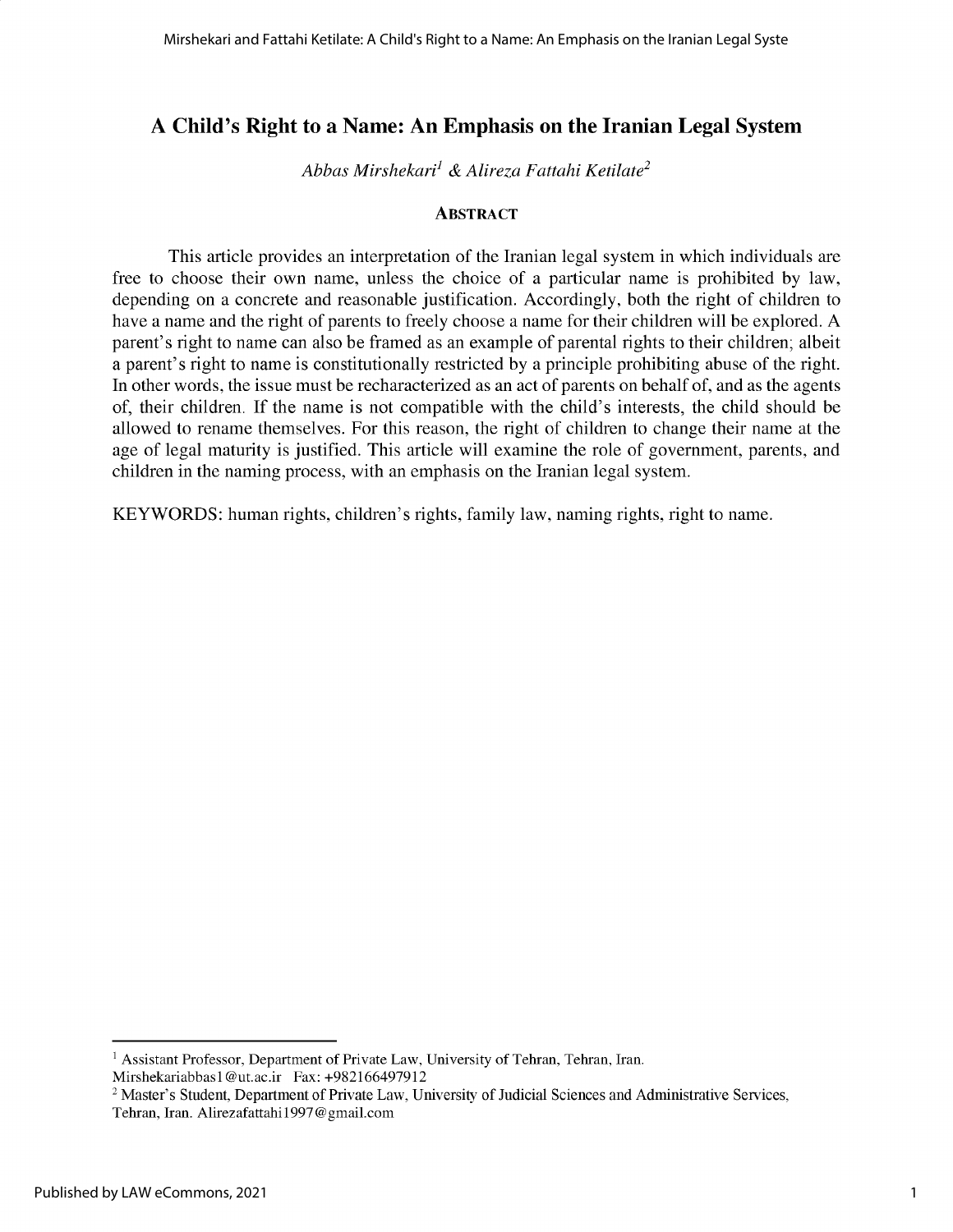*A Child's Right to a Name*

#### **I. INTRODUCTION**

**Different legal systems have taken various approaches to governing the process of naming children. Parents, children, and the government are all involved in shaping the legal system of naming; in other words, paying attention to the parent, child, or government's role in the naming process has different legal consequences.**

**In analyzing the naming process, one first needs to think about why naming has become a legal issue. First, what about naming should be regarded as a legal act and worthy of being legislated and regulated by a legal system? Where does the legal requirement for having a name** come from? And what legitimate interests are there to justify legislative intervention? Second, who has the right or duty to name? To what extent are they free and responsible? Legally, what **restrictions and adjustments might be imposed on their actions?** Why and **how can these terms and conditions, which are assumed to limit the scope of one's freedom of action, be justified? Third,** how does the exercise of this right by its holders affect third parties? The term "third party" is used here with tolerance because, for example, the child is considered to be a third party for the act of naming by his parents, but the effects of the name chosen by the parent can be seen throughout the child's life, without the child having a role to play in the process.<sup>3</sup>

In thinking about the above three issues, one can draw on three legal perspectives on the **naming process: (1) government; (2) parental rights and obligations on naming; and (3) children's rights in regard to their names. Traditional legal approaches have largely viewed the issue from** the first two perspectives; that is to say, the issue is primarily seen as a challenge between parents **as rights holders and the government as the party that restricts parental rights.**

**The ideas above can be simplified in another way: there is a clear rule that individuals must have a name in a legal system. There are also specific legal rules for naming, including that the right to name a child is delegated to the parent at the time of the child's birth. In addition to this right, powers to register, control, and verify a name have been recognized by various governments. Traditional approaches have also focused mainly on establishing rules for resolving conflicts between the government and parents who choose a name banned by the government.**

However, new legal approaches have focused on the children. From this point of view, acts are done by individuals (here, the parents) and are eventually identified and recorded by the **government with modification or approval. These effects have the greatest impact on children and** may be positive or negative. Consequently, rather than focusing on legal order or parental rights, **the status of children as at-risk or in need of legal protection should be considered. In particular,** children should be protected from abuse by others because of their lack of autonomy. Advocating **for the best interests of children has been prioritized in new approaches. Further, instead of universal human rights guarantees of freedom of expression and privacy, specific safeguards of children's rights are prioritized. In this way, the requirement to name is essentially redefined as** part of every person's right to identity and legal personality, under equal protection of the law.

**This article analyzes these issues in the light of the legal tradition and experiences of the Iranian legal system, as well as the experiences and arrangements of other advanced legal systems.**

**<sup>3</sup> Some sociological studies have shown that there is a relationship between the name of the child and the occurrence of some social anomaly, and even the tendency of the child to commit a crime. The name of the child can also impose social judgments and environmental pressures, and even affects their academic success and chances of being** accepted into job interviews. For further reading, see: David E. Kalist & Daniel *Y.* Lee, *First Names and Crime: Does Unpopularity Spell Trouble?* 90 Soc. Sci. Q. 39 (2009).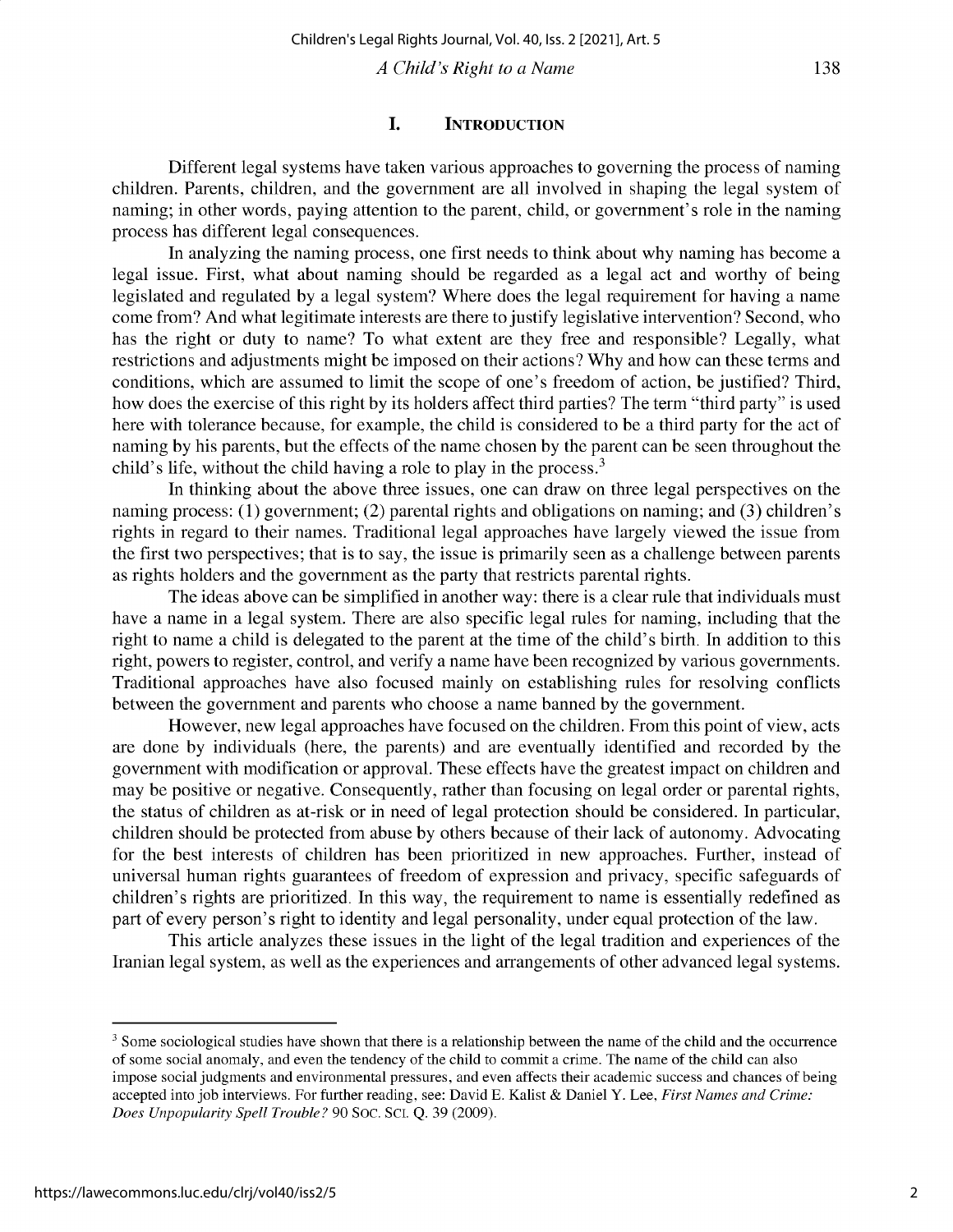The topic is summarized and analyzed through three basic perspectives in the following sections: the roles of government, parents, and the child in the naming process.

#### **II. THE GOVERNMENT'S ROLE**

The process of state-building can begin when the government has accurate information about the status of its citizens that it can use in large-scale planning. A modern government's first step in establishing its relationship with its citizens is often to ensure that it can formally identify them based on personal documents. From this point of view, the importance of a name is evident. In fact, having and registering an official name are prerequisites for granting Iranian citizenship and identifying one's rights and obligations.

Given this logical necessity, the first steps in the formation of a modern government in Iran included a registry system. From the beginning, registration was compulsory for births, marriages, divorces, and deaths, known in Iran as the "four events." Legislation designated the National Organization for Civil Registration as the forum for such registration, including birth registration and name registration. Specific procedures were also established to record this information.

In the early stages, all efforts by the government were to ensure that all citizens' personal data was recorded in the system of registration. The Registration Code was approved in 1925 and stipulated that the birth of any Iranian person should be reported to the competent authority. At the time of this announcement, the name for the baby had to be chosen. Additionally, in order to enable the government to communicate with citizens, it was necessary for all citizens to have a full name, including a first and last name. To make the name mandatory, the legislature required individuals to report births, marriages, divorces, and deaths, or the "four events," to the local registry. The importance of registering these events was so fundamental that the legislature threatened offenders with criminal penalties.

Once the government possessed this information for all its citizens, it moved toward establishing order and consolidating its power, rather than seeking to create rights for its citizens. This is likely why the legislature has set many rules for the proper naming process. For example, it introduced the "rule of compatibility," which mandates that a name be consistent with one's gender, community customs, local culture, and even social status. Otherwise, the name cannot be registered. The rule of compatibility was an opportunity for the government to intervene in the naming of individuals and limit the powers of citizens.

The government took other steps to gradually restrict citizens' freedom to name. One of the main restrictions was on citizens' right to choose their children's names. Specifically, the government decided not to allow citizens to choose names that opposed the norms of society. Regarding these names, Article 20 of the Registration Code states that "[i]t is forbidden to choose names that offend the sacredness of Islam, as well as the selection of titles, nicknames, and pornographic or inappropriate names." According to the same article, "[t]he identification of prohibited names is with the high council of the registry organization and the council shall determine its examples and report to the organization."

According to the principle of liberty, however, individuals are permitted to take any action not prohibited by law. As such, it follows that in name-choosing, individuals may choose any name unless the name is prohibited by law. Therefore, the registry organization is required to register the announced name, unless the selected name is prohibited. But in practice, the registry organization behaves differently. According to a 2011 directive called "Name," a name will be recorded if it is listed in the names book, which contains a set of pre-approved names that parents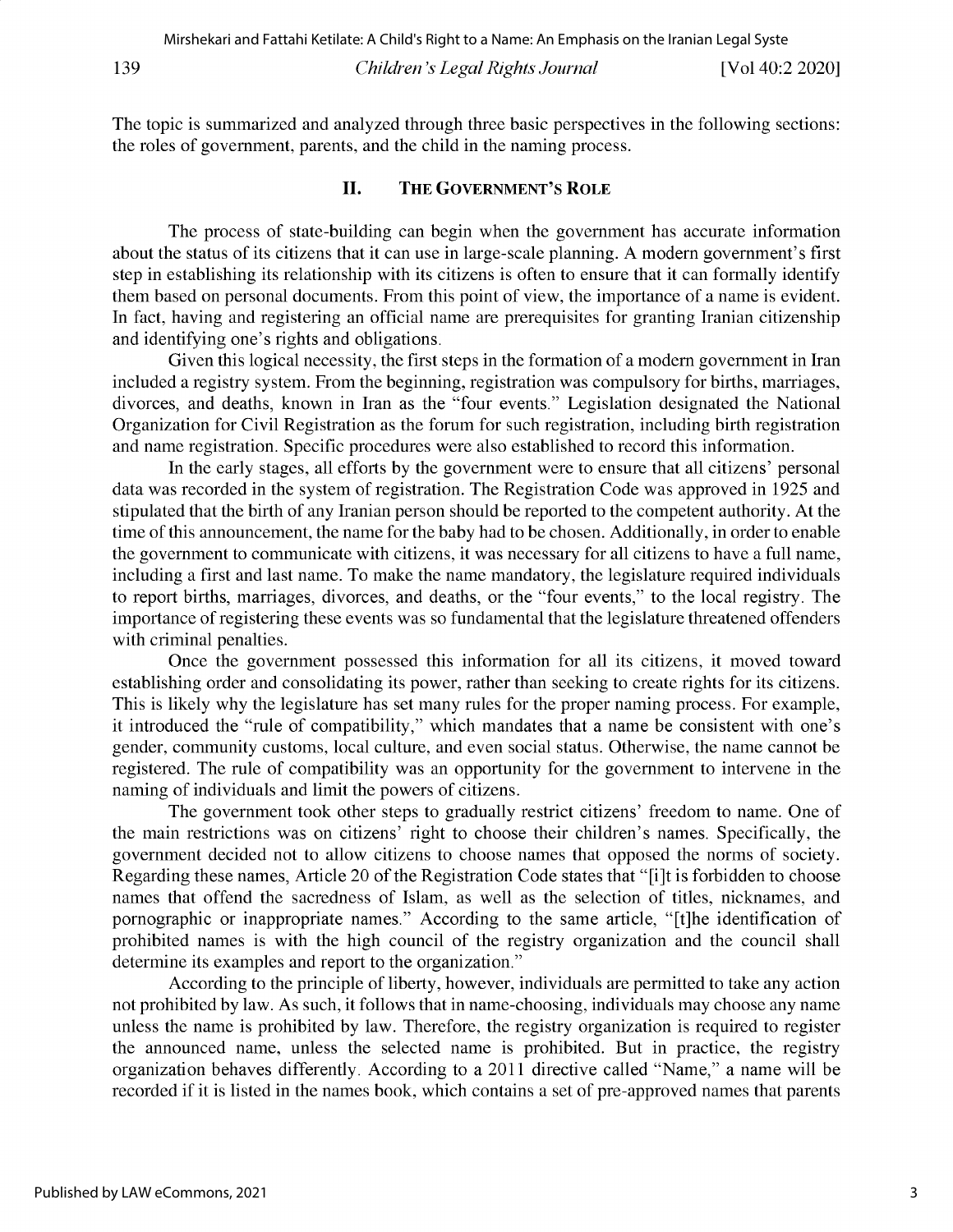are permitted to choose. This is indefensible because it limits the freedom of individuals to choose their preferred name.

**In assessing the role of the State in naming, it should be noted that other legal systems' approaches are different. Some legislative bodies grant full freedom to individuals in the naming process, and in doing so, cite the principles of individual autonomy, privacy, and freedom of** expression. The disadvantages of these systems are the lack of deference to the developments of **modern society and the need for some government intervention, especially in child protection.** Contrary to this approach, some systems prefer public order over personal freedoms. These systems also prefer to establish national cultural values and to respect religious history and **traditions. This approach restricts individuals to arbitrary names, unless the chosen names are preauthorized. In this regard, they have provided a list of legal names that limit the freedom of individual choice. In another group, in contrast, the government provides a list of banned names that limit the freedom of naming. The disadvantage of these approaches is that no legislature has the capability to predict all problematic names that may be selected or created by individuals.**

**The middle approach attempts to provide legal criteria by which specific categories of names can be banned on the basis of legal assessments. In this approach, the properties of a banned name can be pre-announced. Then, based on those features, the registrar's staff will check whether or not registration is possible. But this approach highlights the role of staff who are likely to act on their own discretion. This violates individual rights and freedoms. Under this premise, however, individuals may be allowed to sue staff for their actions.**

**In this article, the Iranian government's role in the naming process is the focus. The Iranian government preempts certain names and permits individuals to choose only those names that appear on the list of permitted names. These actions violate not only the Registration Code, which requires the government to designate banned names rather than authorized names, but also implicates legitimate freedoms and privacy concerns.**

#### **III. PARENTAL RIGHTS ON NAMING**

Although **the government's role in the naming process cannot be ignored, parental rights** are also undeniable: parents are the ones who conceive the child, pay the costs of raising the child, **and most importantly, ensure the child's comfort and well-being. It is logical to look at the parents** as holders of the right to name their child. Therefore, it is unfair for parents to be barred from **choosing their favorite name for their child. In addition to the more emotional aspects mentioned** above, one can justify this approach from the perspective of two fundamental rights: freedom of expression and privacy.

**Naming a child is without a doubt a form of expression. Therefore, a parent's right to freedom over that form of expression must be respected. Citizens sometimes choose to name their** children based on their religious interests (e.g., names of religious saints), political beliefs (e.g., **names of trusted and beloved political leaders), intellectual ideologies (e.g., pan-Iranianists' choice** of the original Persian name), or even their intellectual interests (e.g., names of heroines from **novels or television series). In such cases, naming becomes an expression of some belief. As such,** this right must be protected by law in the broadest sense. The restriction of this freedom must be **exceptional and only allowed where there is truly a legitimate interest.**

**In addition, it must be acknowledged that the issue of naming is a private family matter. Therefore, the process of naming should be left to parents, and the government should respect their decision in this regard. If the government has no legitimate interest or justification for interfering**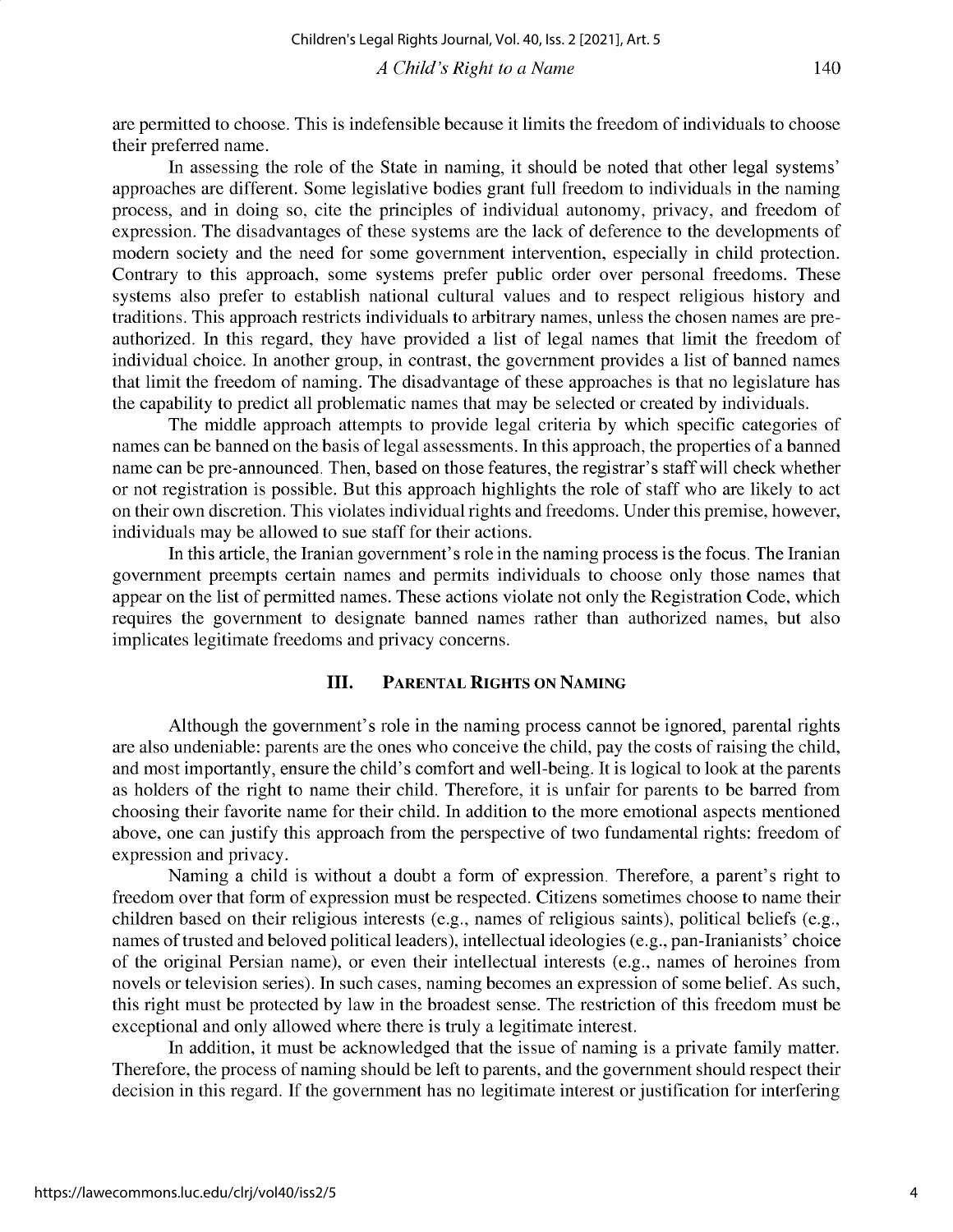*Children's Legal Rights Journal* 141 [Vol 40:2 2020]

with a couple's privacy, there is little to do with public interest and public order. In this approach, the name that parents give to their child is considered to be a family affair and is subject to privacy safeguards. Because the Iranian Constitution recognizes privacy, the freedom of parents to choose a preferred name is therefore justified.

When we consider parents as holders of certain rights, the legal analysis of naming becomes clearer. Parents have the right to give their child their favorite name. When they do so, neither the government nor the child will have the right to protest. This approach is widely seen in Iranian judicial practice. Iranian judges generally believe that when a father chooses his child's name, no objection to his action will be heard. In particular, the name chosen by the parents is written in an official document, and sealed and signed by a government representative. Due to the importance of the official document and the need to maintain its validity, protesting the parents' choice of an inappropriate name means protesting the official document. This protest is hardly accepted in principle. Changes to the contents of an official document may not be made, except if by law and by legal authority through due process. As a result, after a name is chosen by the parents, neither the government nor the child has the right to change the name.

However, granting absolute authority to parents may violate the public interest if the name chosen by the parents may be contrary to the child's interests. For example, parents may choose a name that embarrasses the child. For this reason, parental rights should be restricted. In the Iranian legal system, this restriction would be based on the theory of prohibition of abuse of a right. It is true that parents have the right to name their child first and foremost. However, as is the case with any other right, they are not allowed to abuse it. Therefore, if this right is exercised contrary to public order or morality, or causes harm to others, the State is permitted to intervene and enforce certain prohibitions. According to Principle 40 of the Iranian Constitution, "[n]o one can harm society or another by using his or her right." Although parents are officially recognized as holders of the right to name, they face bans if they do not follow the legal rules of public order. Accordingly, they should choose a name that is consistent with the child's gender, social status, and local culture. They also should not choose obscene names that violate the inherent dignity of the child.

Given the child's inability to defend his or her interests, he or she needs legal protection. Accordingly, in some cases, government intervention on behalf of the child is necessary. In this approach, choosing an inappropriate name is akin to other forms of parental abuse. Thus, the government must infringe on the parents' freedom and privacy and intervene on behalf of the interests of the child because there is an objective, legitimate, and reasonable social benefit. If it can be proven that parents have chosen a name that causes harm to their child, they should be prevented from doing so.

#### **IV. THE RIGHT OF THE CHILD**

Iran's **legal** system has ignored the child's right in the naming process, instead placing full emphasis on the role of the government and parents. However, the right of the child to have a proper name should not be overlooked because the name accompanies the child for the rest of his life. Inappropriate naming may lead to humiliation and ridicule of children in social environments for many years, and it may have adverse effects on the child's development and socialization process. Therefore, the government's intervention in regulating and ensuring the child's well-being and socialization is justified as a matter of public concern.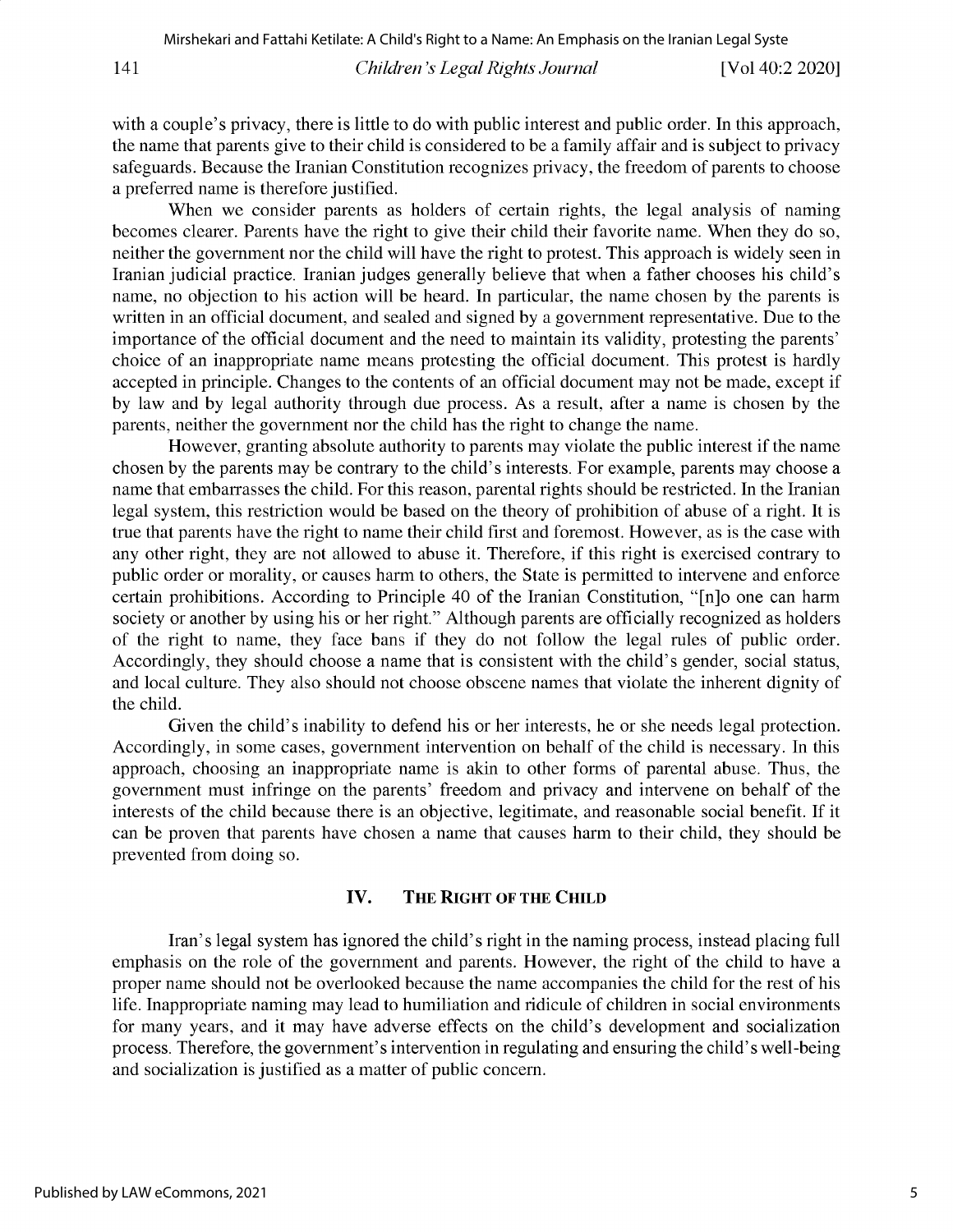In addition, the basis of the child's right to a proper name is his right to identity, which is recognized and protected by law. This right belongs to the child but is delegated to the parents due to the child's young age. The fact that parents choose their child's name does not mean that they exercise their child's personal rights. Rather, they act on behalf of the child. As a result, they must respect the rights of the child. Accordingly, if parents choose an inappropriate name for their child, the child will have the right to object to the name and to choose an appropriate name for himself once he reaches legal adulthood.

This principle is consistent with beliefs in the Islamic legal system. In the religion of Islam, choosing a good name is regarded as the right of the child and the duty of the parents. The significance of this issue is shown by a separate chapter in the Islamic texts called the "Chapter of the Name." This chapter contains a quote from religious leaders that advises parents to choose an appropriate name for their child.

Despite this, Iran's Constitution and its laws, such as the Civil Code and the Registration Code, do not recognize the right of a child to have a name. In fact, the Iranian legal system is weak on addressing children's rights. However, Iran has joined and therefore is bound by international human rights documents in which these rights are explicitly protected. According to these documents, every child has the right to a first and last name; it is also the right of the child to have his or her name and surname officially registered, in order to maintain his or her identity as a citizen and enjoy other civil rights. In this regard, the child is entitled to a proper name consistent with the values and culture of his or her community, so that the best interests of the child are clearly observed by the parents.

Specifically, international documents emphasize the right of a child to have a name. For example, according to Article 24(2) of the International Covenant on Civil and Political Rights, ratified by the United Nations General Assembly in 1966 and by the Iranian Senate in 1976, "[e]very child should be registered immediately after birth and have a name." Additionally, according to Article 7(1) of the Convention on the Rights of the Child, ratified by the Iranian Parliament in 1993, "[t]he child shall be registered immediately after birth and shall have the right from birth to a name, the right to acquire a nationality. As far as possible, the right to know and be cared for by his or her parents." Article 7(2) of the Convention further provides that "states parties shall ensure the implementation of these rights in accordance with their national law and their obligations under the relevant international instruments in this field, in particular where the child would otherwise be stateless." Finally, Article 8(1) of the Convention also emphasizes that "state parties undertake to respect the right of the child to preserve his or her identity, including nationality, name and family relations as recognized by law without unlawful interference."

Although Iranian law does not treat the child as a rights holder, courts tend to support the child's rights and interests. Accordingly, wherever a person can prove his legitimate interest in changing his current name, the courts allow him to do so. This approach is mainly based on the Convention mentioned above. <sup>4</sup>

Iranian courts also refer to two religious principles. The first is the "prohibition of detriment" rule, which provides that whenever a religious or legal ruling causes unnatural harm, its execution is canceled. According to the second rule, named the "negation of distress and

142

*<sup>4</sup>*See, e.g., vote no.: 4/2/91-0082 issued by Branch 123 of Tehran Public Court, date: 23/4/2012, retrieved from Iranian Nat'l Jud. Sys.: http://raay.ijri.ir/Judge/Text/ 407; vote no.: 73/278/18 issued by Branch 18 of the Supreme Court; vote no.: 236/1370 issued by Branch 25 of the Supreme Court. To study other votes, see: **YADOLLAH BAZGHIR, JURISDICTION AND ITS JUDGMENTS IN** CIVIL **AND CRIMINAL MATTERS** (2001).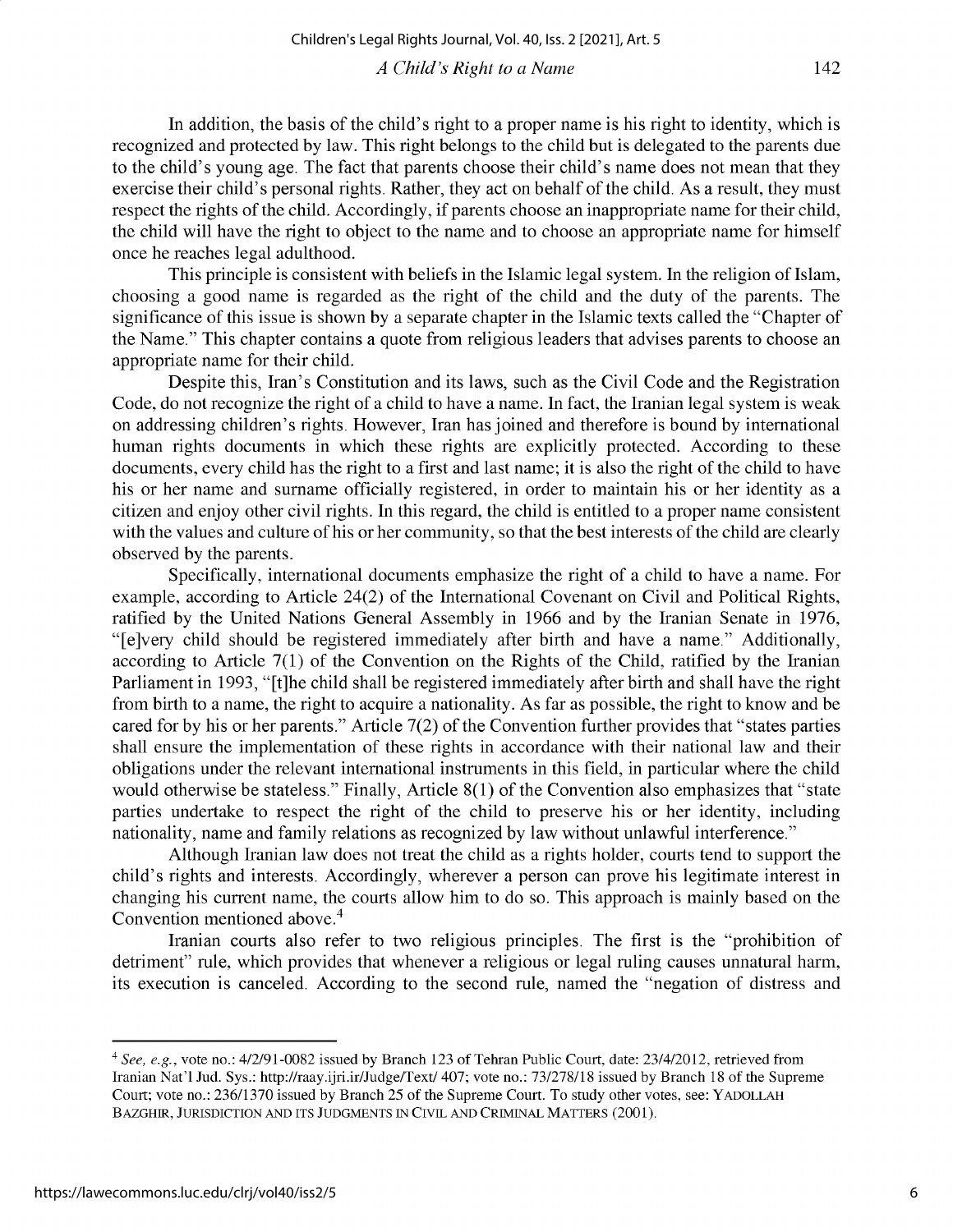*Children's Legal Rights Journal* 143 [Vol 40:2 2020]

constriction" (La. Haraj), whenever a religious or legal ruling causes a person to have a difficult task, he or she will be exempt from that obligation.

According to Iranian jurisprudence, a child may rename himself if the original name causes him harm, or if his name causes him to be in a situation that it is generally difficult to endure. Courts allow this renaming to provide relief from existing laws that advocate for the stability of a person's name. In one case, the court stated that "addressing a person with a name that is not desirable has created psychotic effects in the individual that would not be favorable under the rule of Islam."<sup>5</sup> In another case, the court concluded that "when a person is having difficulty using the name on the birth certificate, the Islamic religion has not created a bar to changing the name according to the rule of La. Haraj ... "6

This approach seems to be valid. A child has the right to a proper name, which may affect his whole life and influence his personality development. Parents choose the name on behalf of the child. Therefore, if the name is not compatible with the child's interests, the child should be allowed to be renamed. In this respect, the reasoning of the Iranian courts in citing both international documents and jurisprudential principles seems correct.

#### **V. CONCLUSION**

There are three approaches to considering a child's right to their name in relation to the system of fundamental rights and human rights. One approach highlights the role of government in the naming of individuals. It cites the public interest of society and believes that the government, as the guardian of public interest, should be involved in the naming process. The second approach emphasizes the role of parents. It introduces choice of name as part of parents' rights, citing family privacy and the right to freedom of expression by parents.

This article addressed the issue of naming as a child's right, a third, newer approach. Specifically, the article introduced the right to have a name as part of one's identity and civil rights, arguing that no child can be deprived of that right. The basis of this argument is that every individual has the right to a legal identity and a recognized legal personality before the law. Beyond these rights of identity, this article also addressed the need for children to have legal protection and to secure their best interests. Accordingly, the right to choose a name belongs primarily to the child. Naturally, given the child's legal incapacity, this right is initially vested in the parents.

In exercising this authority, parents must account for the public interest as well as the interests of their child. To ensure parents' respect for the public interest, the government has banned the selection of some anomalous names. Additionally, if the name chosen for the child is not in the best interests of the child, the child may change his or her name once he or she has acquired legal adulthood. Iranian codes do not allow such action by a child, but this practice is well accepted in the judicial process for protecting the child's interests and on the basis of certain religious rules.

<sup>5</sup> Vote no.: 28/5/92-367, Branch 41 of Tehran Public Court, date: 19/8/2013 in class case: 92/41/600147, retrieved from Iranian Nat'l Jud. Sys.: http://raay.ijri.ir/Judge/Text/4912.

 $6$  Vote no: 9109972164500861, Branch 220 of Tehran Public Court, date:  $7/1/2013$ , retrieved from Iranian Nat'l Jud. Sys.: http://raay.ijri.ir/Judge/Text/4313.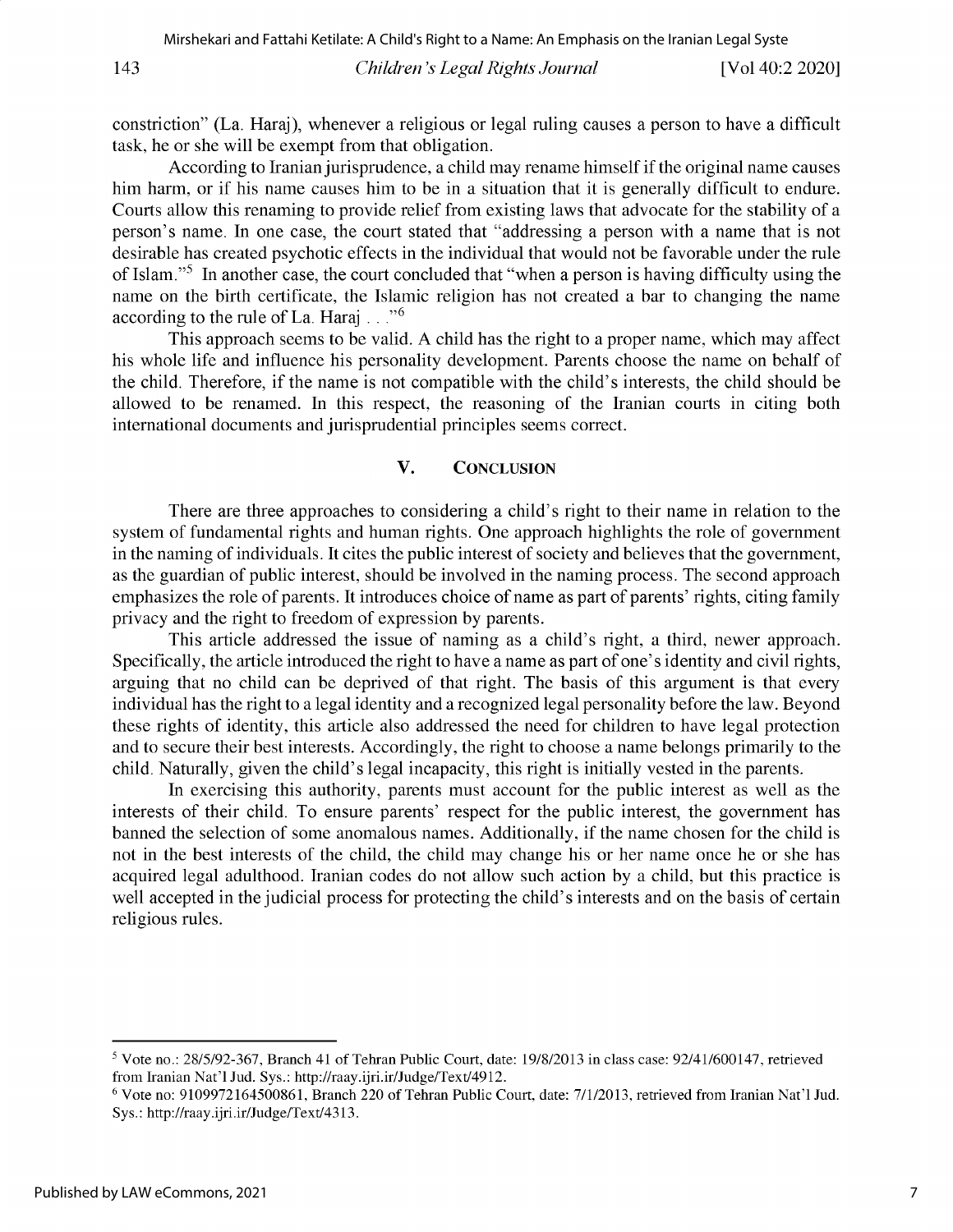#### **SOURCES**

IMAM ZAYN AL-ABIDINE, TREATISE ON RIGHTS (William C. Chittick trans. 2001).

Saku Aura & Gregory D. Hess, *What's in a Name?* 48 ECON. INQUIRY 214 (2010).

SUSAN BALIGH ET AL., CONVENTION ON THE RIGHTS OF THE CHILD AND ITS USE IN IRANIAN DOMESTIC LAW (2003).

Herbert Barry & Aylene S. Harper, *Evolution of Unisex Names,* 30 J. ONOMASTICS 15 (1982).

YADOLLAH BAZGHIR, JURISDICTION AND ITS JUDGMENTS IN CIVIL AND CRIMINAL MATTERS (2001).

Cynthia Blevins Doll, *Harmonizing Filial and Parental Rights in Names: Progress, Pitfalls, and Constitutional Problems, 35* How. L.J. 227 (1992).

James G. Dwyer, *A Constitutional Birthright: The State, Parentage, and the Rights of Newborn Persons, 56* UCLA L. REV. *755* (2009).

Phanor J. Eder, *The Right to Choose a Name,* 8 AM. J. COMP. L. *502* (1959).

Albert Ellis & Robert M. Beechley, *Emotional Disturbance in Children with Peculiar Given Names, 85* **J.** GENETIC PSYCHOL. 337 *(1954).*

Elizabeth F. Emens, *Changing Name Changing: Framing Rules and the Future of Marital Names, 74* U. CHI. L. REV. 761 (2007).

David N. Figlio, *Boys Named Sue: Disruptive Children and Their Peers,* 2 EDUC. FIN. & POL'Y 376 (2007).

Frederick Dwight, *Proper Names,* 20 YALE L.J., 387 (1911).

ALI AKBAR GORGI, FUNDAMENTALS OF PUBLIC LAW (6th ed. 2017).

A. Arthur **Hartman et** al., *Unique Personal Names as a Social Adjustment Factor, 75* J. SOC. PSYCHOL. 107 (1968).

SEYED MOHAMMAD HASHEMI, HUMAN RIGHTS AND FUNDAMENTAL FREEDOMS (2005).

Mohsen Izanloo & Abbas Mirshakari, *Small Name Change and Renaming,* 80 KANOON MONTHLY 23 (2007).

David E. Kalist & Daniel Y. Lee, *First Names and Crime: Does Unpopularity Spell Trouble?* 90 SOC. SCI. Q. 39 (2009).

NASSER KATOUZIAN, CIVIL CODE IN THE PRESENT LEGAL ORDER (2011).

Lisa Kelly, *Divining the Deep and Inscrutable: Toward a Gender-Neutral, Child-Centered Approach to Child Name Change Proceedings,* 99 W. VA. L. REV. 1 (1996).

144

<sup>7</sup>CLRJ was unable to verify this source because no **translation** is available in English.